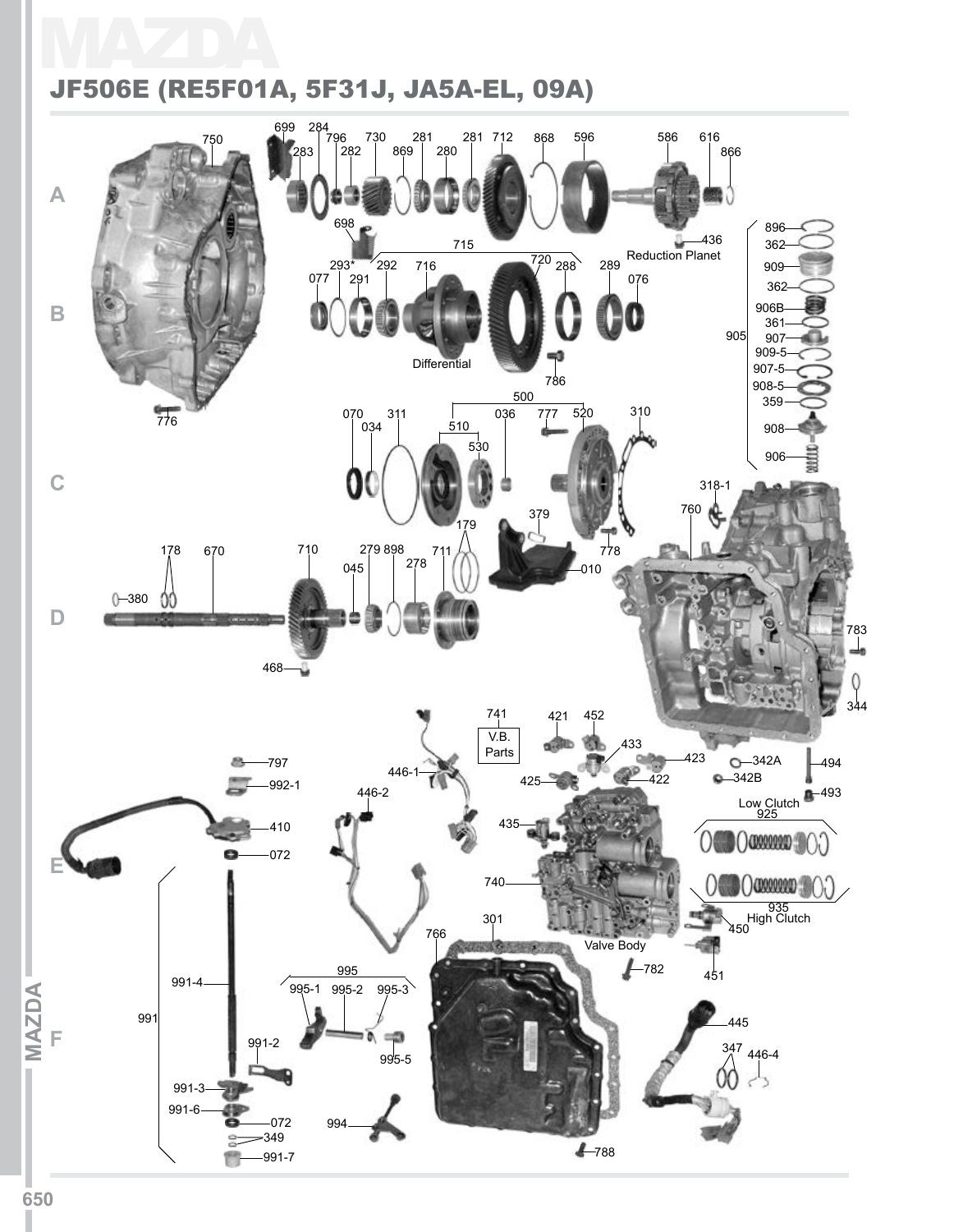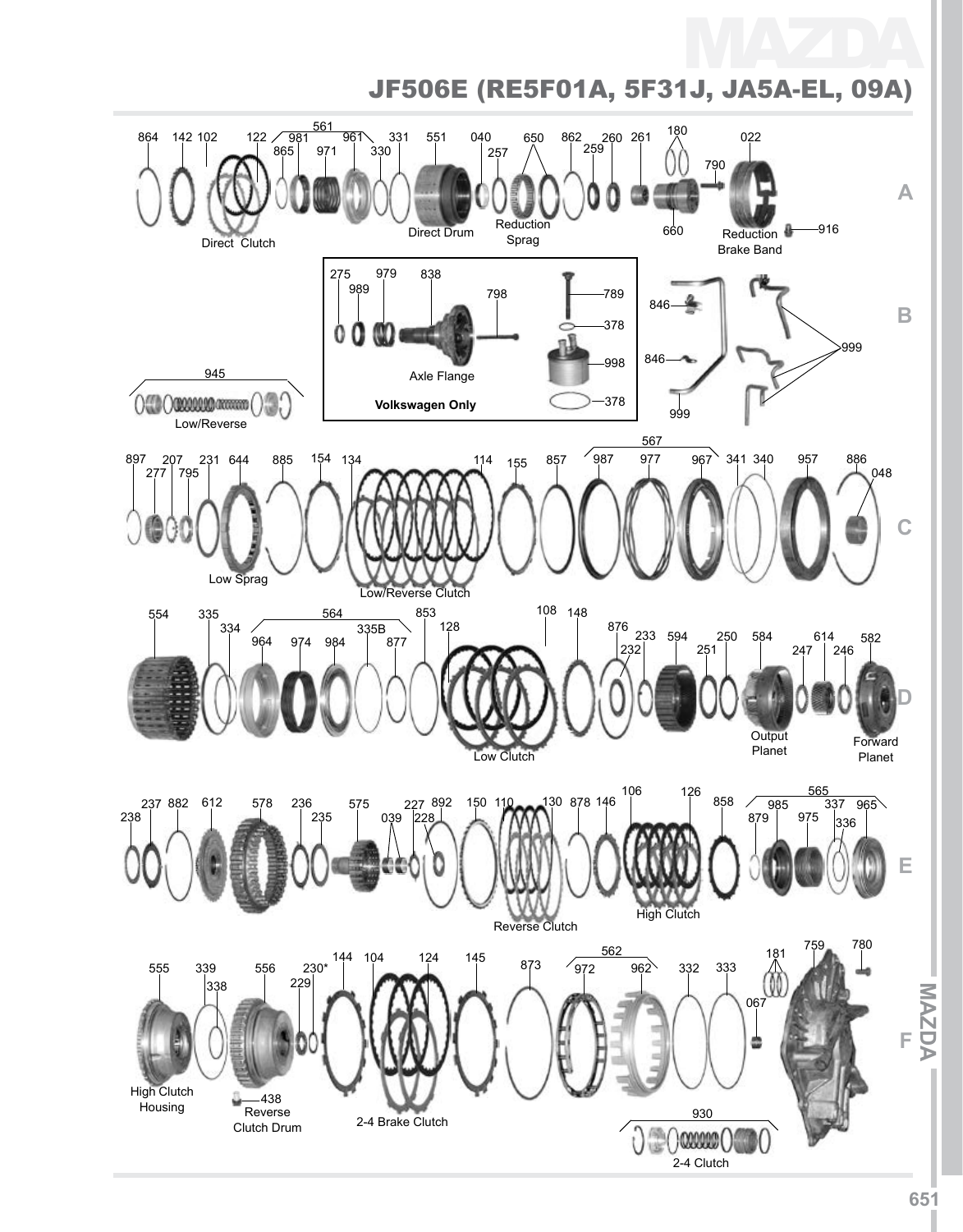|            | JF506E (RE5F01A, 5F31J, JA5A-EL, 09A) |             |
|------------|---------------------------------------|-------------|
| ILL# Part# |                                       | QTY<br>REF# |
|            | <b>OVERHAUL KITS</b>                  |             |
|            |                                       |             |
|            | <b>MASTER L/STEEL KITS</b>            |             |
|            |                                       |             |
|            | <b>MASTER W/STEELS KITS</b>           |             |
|            |                                       |             |
|            | <b>FILTERS</b>                        |             |
|            |                                       |             |
|            |                                       |             |
|            |                                       |             |
|            | <b>BANDS</b>                          |             |
|            |                                       |             |
|            | <b>BUSHINGS</b>                       |             |
|            |                                       |             |
|            |                                       |             |
|            |                                       |             |
|            |                                       |             |
|            |                                       |             |
|            |                                       |             |
|            |                                       |             |
|            | <b>METAL CLAD SEALS</b>               |             |
|            |                                       |             |
|            |                                       |             |
|            |                                       |             |
|            |                                       |             |
|            |                                       |             |
|            |                                       |             |
|            |                                       |             |
|            |                                       |             |
|            |                                       |             |
|            | <b>FRICTIONS</b>                      |             |
|            |                                       |             |
|            |                                       |             |
|            |                                       |             |
|            |                                       |             |
|            |                                       |             |
|            |                                       |             |
|            | <b>STEELS</b>                         |             |
|            |                                       |             |
|            |                                       |             |
|            |                                       |             |
|            |                                       |             |
|            |                                       |             |
|            |                                       |             |
|            | <b>PRESSURE PLATES</b>                |             |
|            |                                       |             |
|            |                                       |             |
|            |                                       |             |
|            |                                       |             |
|            |                                       |             |
|            |                                       |             |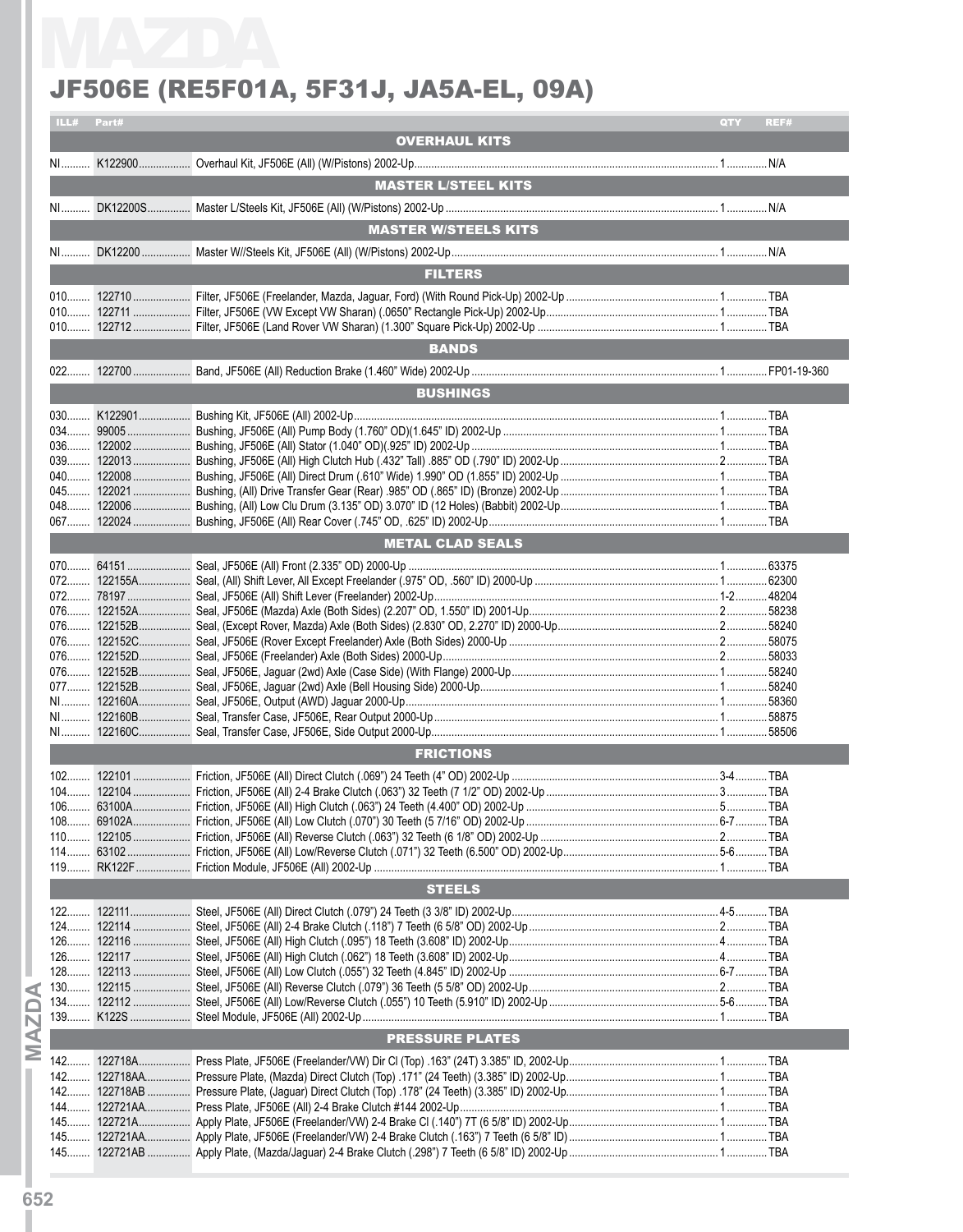| ILL# Part# |                               | QTY | REF# |
|------------|-------------------------------|-----|------|
|            |                               |     |      |
|            |                               |     |      |
|            |                               |     |      |
|            |                               |     |      |
|            |                               |     |      |
|            |                               |     |      |
|            |                               |     |      |
|            |                               |     |      |
|            |                               |     |      |
|            |                               |     |      |
|            |                               |     |      |
|            |                               |     |      |
|            |                               |     |      |
|            |                               |     |      |
|            |                               |     |      |
|            |                               |     |      |
|            |                               |     |      |
|            | <b>SEALING RINGS</b>          |     |      |
|            |                               |     |      |
|            |                               |     |      |
|            |                               |     |      |
|            |                               |     |      |
|            |                               |     |      |
|            |                               |     |      |
|            | <b>WASHERS &amp; BEARINGS</b> |     |      |
|            |                               |     |      |
| 227        |                               |     |      |
|            |                               |     |      |
|            |                               |     |      |
|            |                               |     |      |
|            |                               |     |      |
|            |                               |     |      |
|            |                               |     |      |
|            |                               |     |      |
|            |                               |     |      |
|            |                               |     |      |
|            |                               |     |      |
| 238        |                               |     |      |
|            |                               |     |      |
|            |                               |     |      |
|            |                               |     |      |
|            |                               |     |      |
|            |                               |     |      |
| 251        |                               |     |      |
|            |                               |     |      |
|            |                               |     |      |
|            |                               |     |      |
|            |                               |     |      |
|            |                               |     |      |
|            |                               |     |      |
|            |                               |     |      |
|            |                               |     |      |
|            |                               |     |      |
|            |                               |     |      |
|            |                               |     |      |
|            |                               |     |      |
|            |                               |     |      |
|            |                               |     |      |
|            |                               |     |      |
|            |                               |     |      |
|            |                               |     |      |
|            |                               |     |      |
|            |                               |     |      |
|            |                               |     |      |
|            |                               |     |      |
|            |                               |     |      |
|            |                               |     |      |
|            |                               |     |      |
|            |                               |     |      |
|            |                               |     |      |
|            |                               |     |      |
|            |                               |     |      |
|            |                               |     |      |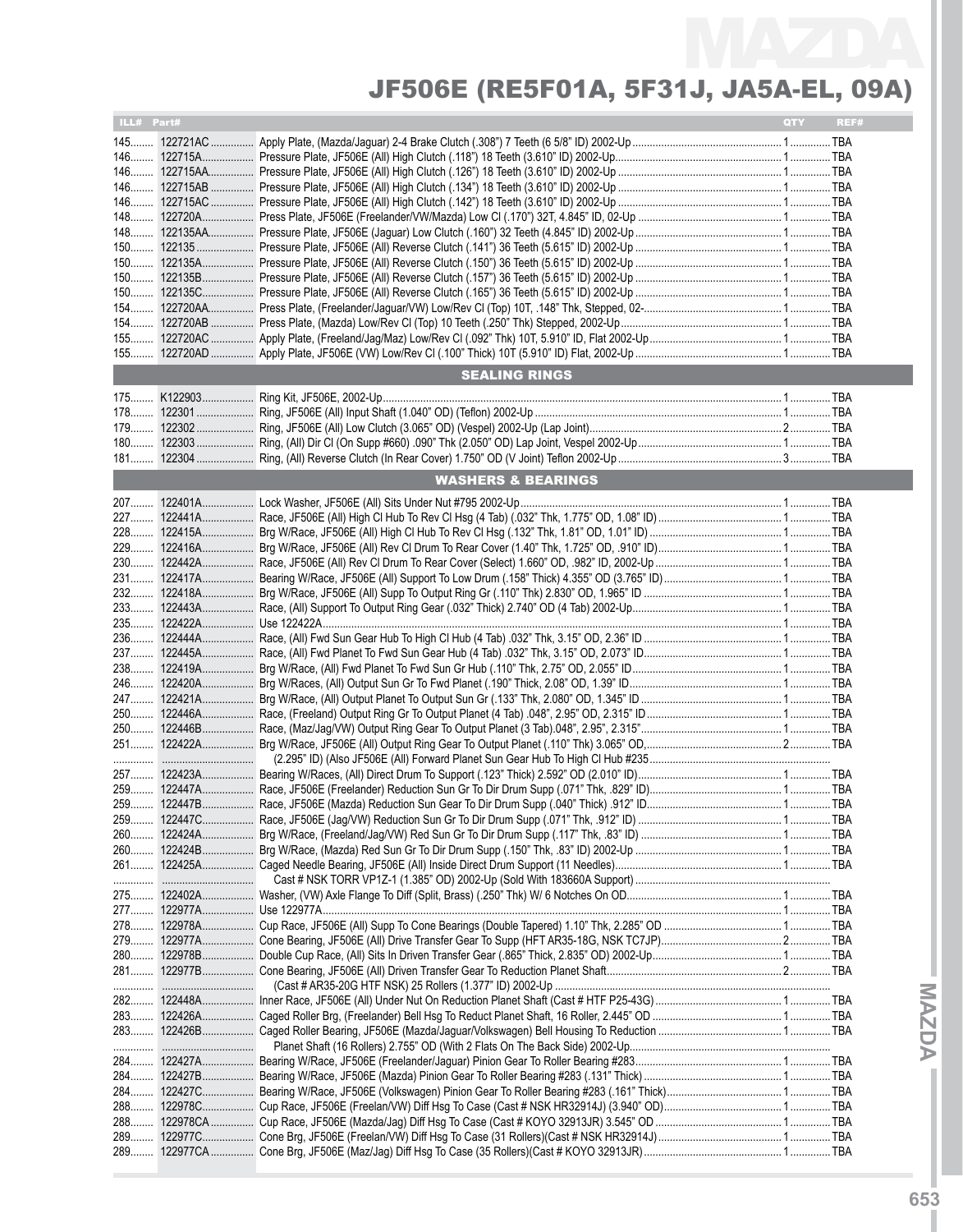|      |       | JF506E (RE5F01A, 5F31J, JA5A-EL, 09A)                    |             |
|------|-------|----------------------------------------------------------|-------------|
| ILL# | Part# |                                                          | REF#<br>QTY |
|      |       |                                                          |             |
|      |       |                                                          |             |
|      |       |                                                          |             |
|      |       |                                                          |             |
|      |       |                                                          |             |
|      |       | <b>GASKETS &amp; RUBBER COMPONENTS</b>                   |             |
|      |       |                                                          |             |
|      |       |                                                          |             |
|      |       |                                                          |             |
|      |       |                                                          |             |
|      |       |                                                          |             |
|      |       |                                                          |             |
|      |       |                                                          |             |
|      |       |                                                          |             |
|      |       |                                                          |             |
|      |       | <b>TECHNICAL MANUALS</b>                                 |             |
|      |       |                                                          |             |
|      |       |                                                          |             |
|      |       | <b>ELECTRICAL COMPONENTS</b>                             |             |
|      |       |                                                          |             |
|      |       |                                                          |             |
|      |       |                                                          |             |
|      |       |                                                          |             |
|      |       |                                                          |             |
|      |       |                                                          |             |
|      |       |                                                          |             |
|      |       |                                                          |             |
|      |       |                                                          |             |
|      |       |                                                          |             |
|      |       |                                                          |             |
|      |       |                                                          |             |
|      |       |                                                          |             |
|      |       |                                                          |             |
|      |       |                                                          |             |
|      |       |                                                          |             |
|      |       |                                                          |             |
|      |       | <b>SOLENOIDS &amp; SENSORS - MAZDA</b>                   |             |
|      |       |                                                          |             |
|      |       |                                                          |             |
|      |       |                                                          |             |
|      |       |                                                          |             |
|      |       |                                                          |             |
|      |       |                                                          |             |
|      |       |                                                          |             |
|      |       |                                                          |             |
|      |       |                                                          |             |
|      |       | <b>SOLENOIDS &amp; SENSORS - JAGUAR / VW / LANDROVER</b> |             |
|      |       |                                                          |             |
|      |       |                                                          |             |
|      |       |                                                          |             |
|      |       |                                                          |             |
|      |       |                                                          |             |
|      |       |                                                          |             |
|      |       |                                                          |             |
|      |       |                                                          |             |
|      |       |                                                          |             |
|      |       |                                                          |             |
|      |       |                                                          |             |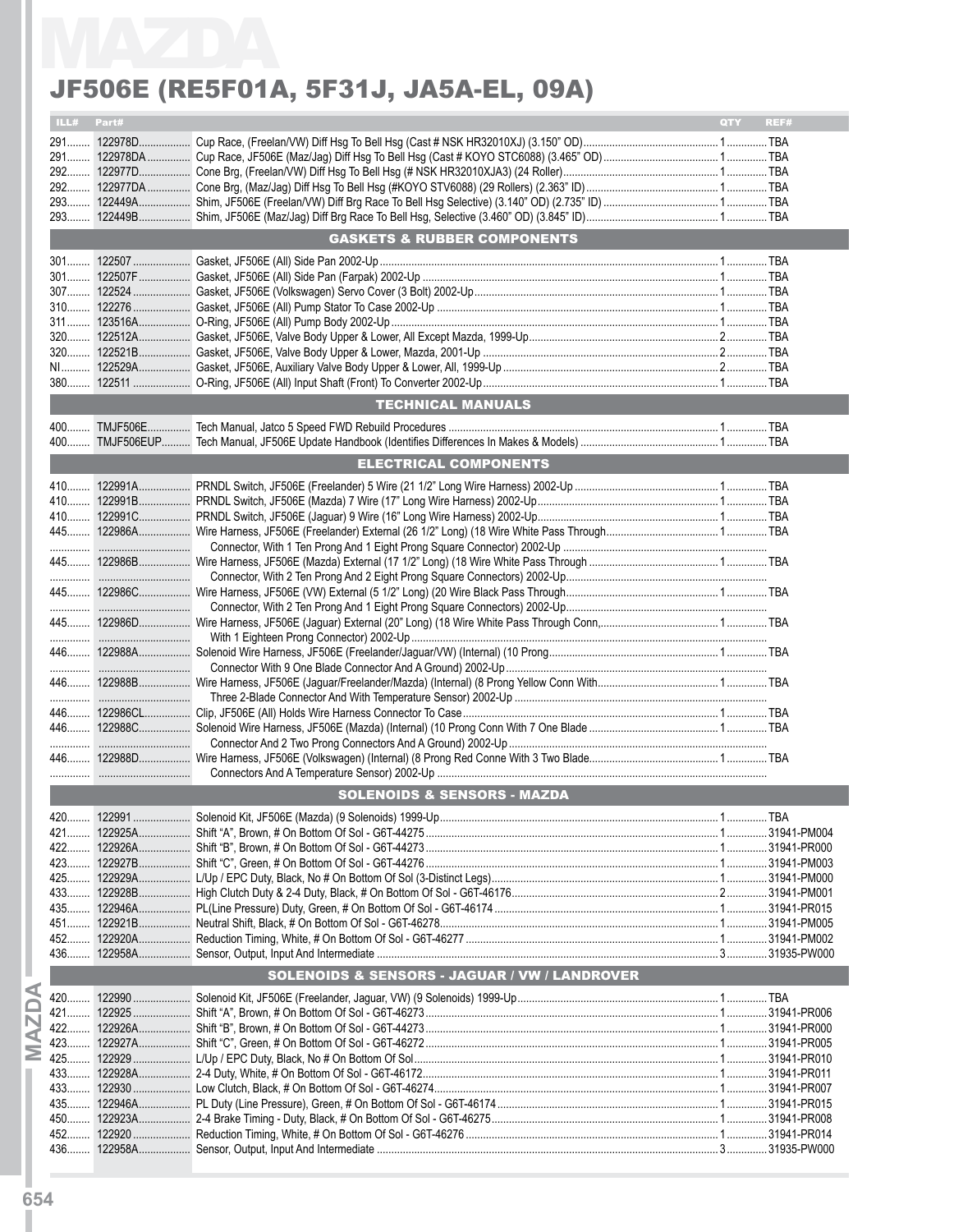| ILL# Part# |                                            | QTY | REF# |
|------------|--------------------------------------------|-----|------|
|            | <b>MISCELLANEOUS COMPONENTS</b>            |     |      |
|            |                                            |     |      |
| 493        |                                            |     |      |
| 493        |                                            |     |      |
| 494        |                                            |     |      |
|            |                                            |     |      |
|            | <b>PUMPS &amp; PUMP COMPONENTS</b>         |     |      |
| $500$      |                                            |     |      |
| $510$      |                                            |     |      |
|            |                                            |     |      |
|            |                                            |     |      |
|            |                                            |     |      |
|            | <b>DRUMS &amp; CLUTCH HUBS</b>             |     |      |
|            |                                            |     |      |
|            |                                            |     |      |
|            |                                            |     |      |
|            |                                            |     |      |
|            |                                            |     |      |
|            |                                            |     |      |
|            |                                            |     |      |
|            |                                            |     |      |
|            |                                            |     |      |
|            |                                            |     |      |
|            |                                            |     |      |
|            |                                            |     |      |
|            |                                            |     |      |
|            |                                            |     |      |
|            |                                            |     |      |
|            |                                            |     |      |
|            |                                            |     |      |
|            |                                            |     |      |
|            |                                            |     |      |
|            |                                            |     |      |
|            |                                            |     |      |
|            | <b>PLANETS, RING GEARS &amp; SUN GEARS</b> |     |      |
|            |                                            |     |      |
|            |                                            |     |      |
|            |                                            |     |      |
|            |                                            |     |      |
|            |                                            |     |      |
| 586        |                                            |     |      |
|            |                                            |     |      |
|            |                                            |     |      |
|            |                                            |     |      |
|            |                                            |     |      |
|            |                                            |     |      |
|            |                                            |     |      |
|            |                                            |     |      |
| $616$      |                                            |     |      |
| 616        |                                            |     |      |
| 616        |                                            |     |      |
|            | <b>SPRAGS &amp; ONE WAY CLUTCHES</b>       |     |      |
|            |                                            |     |      |
|            |                                            |     |      |
|            |                                            |     |      |
|            | <b>SHAFTS, GEARS &amp; DIFFERENTIALS</b>   |     |      |
|            |                                            |     |      |
| 660        |                                            |     |      |
|            |                                            |     |      |
|            |                                            |     |      |
| 698        |                                            |     |      |
| 698        |                                            |     |      |
| 698        |                                            |     |      |
| 698        |                                            |     |      |
| 699        |                                            |     |      |
| 699        |                                            |     |      |
| 699        |                                            |     |      |
| 710        |                                            |     |      |

**IMaz**

**d aI**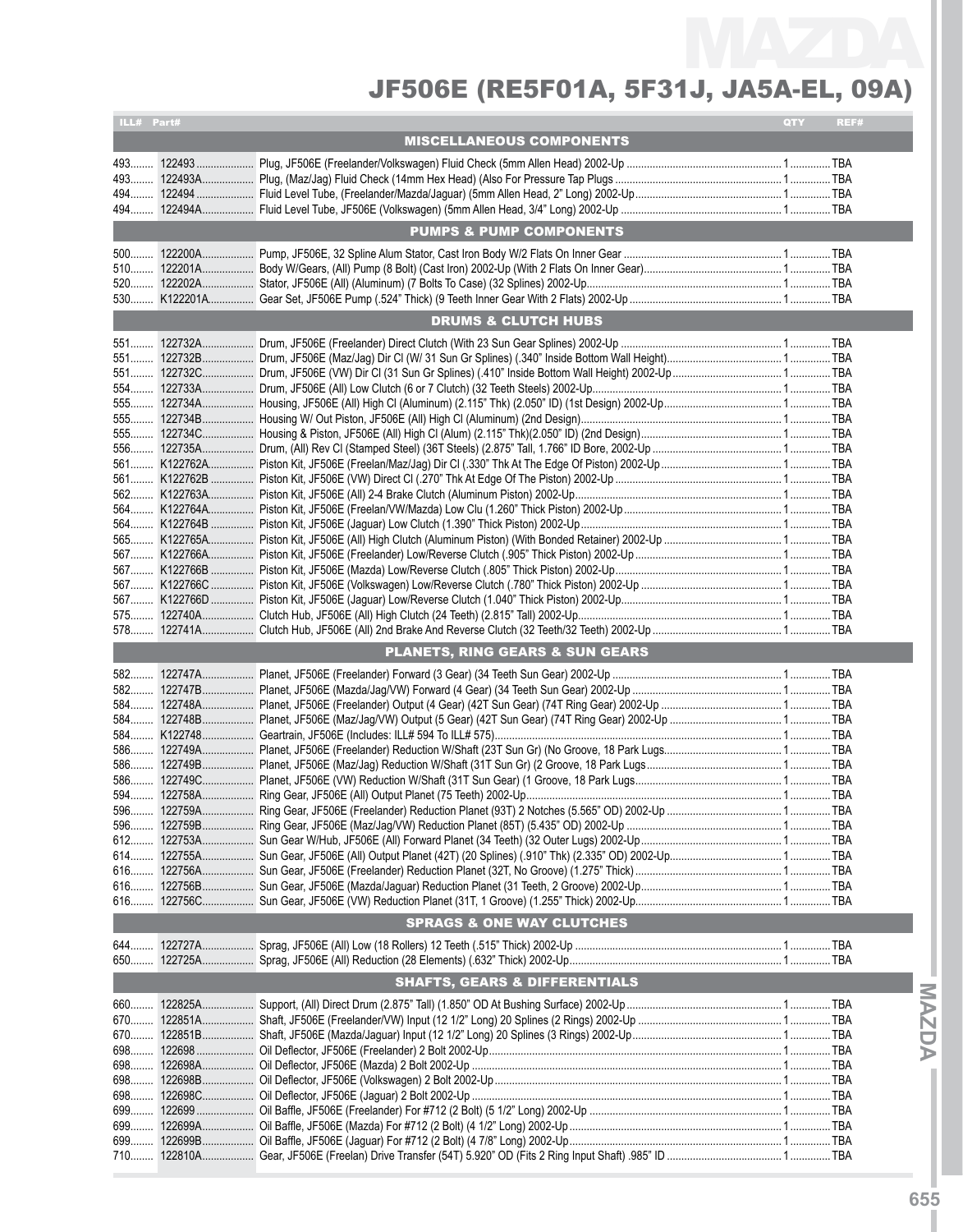|      |       | JF506E (RE5F01A, 5F31J, JA5A-EL, 09A) |            |      |
|------|-------|---------------------------------------|------------|------|
| ILL# | Part# |                                       | <b>OTY</b> | REF# |
|      |       |                                       |            |      |
|      |       |                                       |            |      |
|      |       |                                       |            |      |
|      |       |                                       |            |      |
|      |       |                                       |            |      |
|      |       |                                       |            |      |
|      |       |                                       |            |      |
|      |       |                                       |            |      |
|      |       |                                       |            |      |
|      |       |                                       |            |      |
|      |       |                                       |            |      |
|      |       |                                       |            |      |
|      |       |                                       |            |      |
|      |       |                                       |            |      |
|      |       |                                       |            |      |
|      |       |                                       |            |      |
|      |       |                                       |            |      |
|      |       |                                       |            |      |
|      |       |                                       |            |      |
|      |       |                                       |            |      |
|      |       |                                       |            |      |
|      |       |                                       |            |      |
|      |       |                                       |            |      |
|      |       |                                       |            |      |
|      |       | <b>VALVE BODIES (DACCO VB#)</b>       |            |      |
|      |       |                                       |            |      |
|      |       |                                       |            |      |
|      |       |                                       |            |      |
|      |       |                                       |            |      |
|      |       | <b>VALVE BODIES</b>                   |            |      |
|      |       |                                       |            |      |
|      |       |                                       |            |      |
|      |       |                                       |            |      |
|      |       |                                       |            |      |
|      |       |                                       |            |      |
|      |       |                                       |            |      |
|      |       | <b>VALVE BODY COMPONENTS</b>          |            |      |
|      |       |                                       |            |      |
|      |       | <b>HOUSINGS, CASES &amp; PANS</b>     |            |      |
|      |       |                                       |            |      |
|      |       |                                       |            |      |
|      |       |                                       |            |      |
|      |       |                                       |            |      |
|      |       |                                       |            |      |
|      |       |                                       |            |      |
|      |       |                                       |            |      |
|      |       |                                       |            |      |
|      |       |                                       |            |      |
|      |       |                                       |            |      |
|      |       |                                       |            |      |
|      |       |                                       |            |      |
|      |       |                                       |            |      |
|      |       |                                       |            |      |
|      |       |                                       |            |      |
|      |       |                                       |            |      |
|      |       |                                       |            |      |
|      |       |                                       |            |      |
|      |       |                                       |            |      |
|      |       |                                       |            |      |
|      |       |                                       |            |      |
|      |       |                                       |            |      |